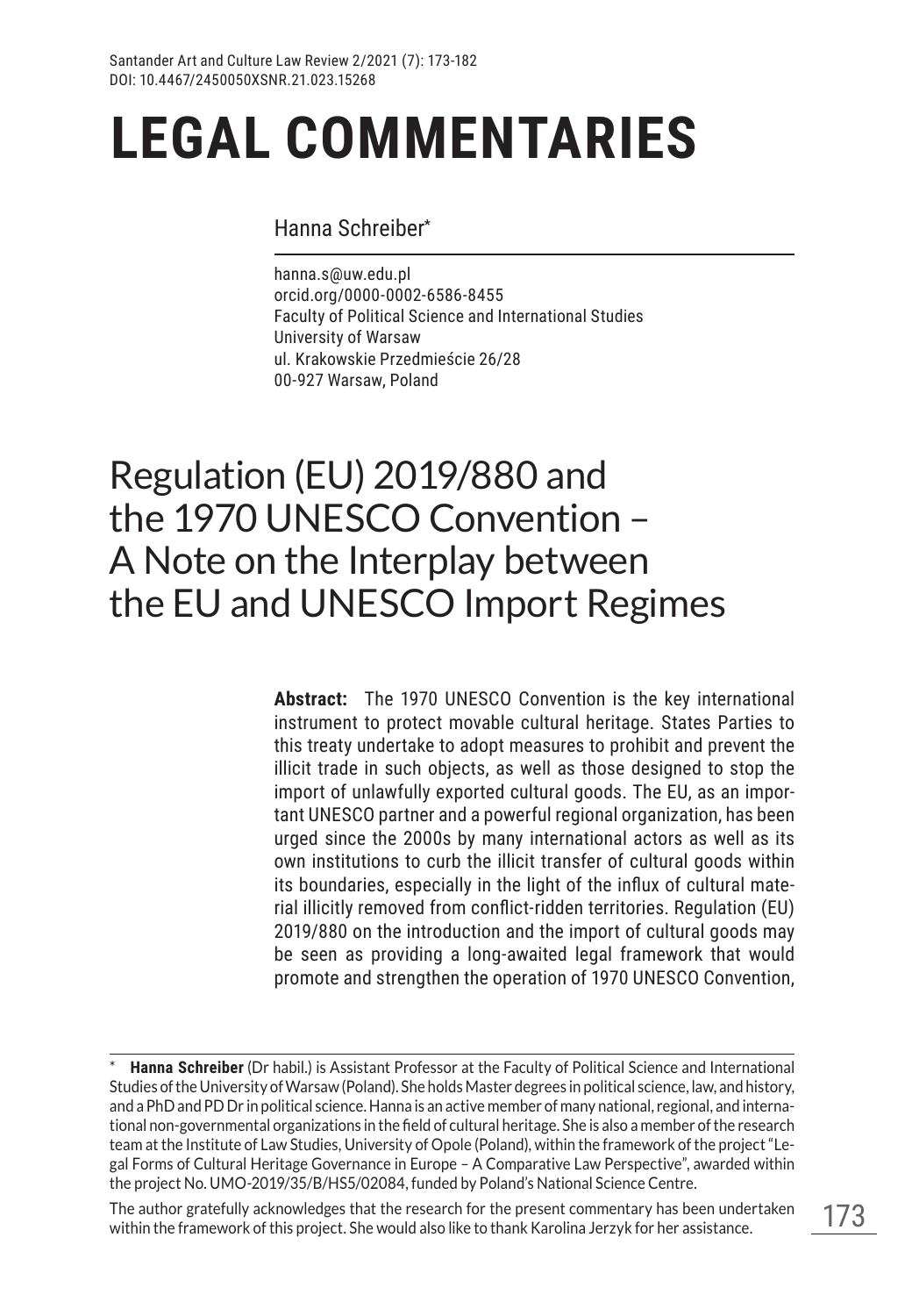both in Europe and globally. Thus, there is a significant interplay between the UNESCO and the EU cultural goods import regimes, which this note endeavours to analyse.

**Keywords:** import and export of cultural goods, Regulation (EU) 2019/880, the 1970 UNESCO Convention, European Union, UNESCO, illicit trade

## Introduction

The Convention on the Means of Prohibiting and Preventing the Illicit Import, Export and Transfer of Ownership of Cultural Property ("1970 UNESCO Convention")<sup>1</sup> is the fundamental international treaty designed to curb the illicit trade and transfer of cultural material. Long contested by key art market countries (many of them being former colonial powers), it has already gained 141 States Parties (as of December 2021). The regime of the 1970 UNESCO Convention is founded on three "main pillars": preventive measures (States Parties undertake the obligation to enforce the security and safety of cultural property in their respective territories); provisions prohibiting import of cultural property illicitly removed from another State Party to this treaty combined with the duty to assist each other in recovering such objects; and international cooperation (States Parties shall provide assistance and cooperate with one another within the scope of prohibiting and preventing the illicit import, export, and transfer of ownership of cultural property). Throughout the 50 years of operationalization of the 1970 UNESCO Convention, these obligations have been taken up to varying degrees in state practice.<sup>2</sup> In particular, the obligations to effectively deter imports of illicitly exported cultural objects appear to have posed the greatest challenges to domestic law.3

This short note provides an overview of the impact of the 1970 UNESCO Convention on the Regulation (EU) 2019/880 of the European Parliament and of the Council of 17 April 2019 on the introduction and the import of cultural goods ("Regulation (EU) 2019/880", or sometimes "Regulation").4 Indeed, the European Union

<sup>4</sup> OJ L 151, 7.06.2019, p. 1.

<sup>1</sup> 14 November 1970, 823 UNTS 231.

<sup>2</sup> See P.J. O'Keefe, *Commentary on the 1970 Convention*, 2nd ed., Institute of Art and Law, Builth Wells 2007, pp. 98-165.

<sup>3</sup> See B. Torggler at al., *Evaluation of UNESCO's Standard-setting Work of the Culture Sector. Part II – 1970 Convention on the Means of Prohibiting and Preventing the Illicit Import, Export and Transfer of Ownership of Cultural Property. Final Report*, April 2014, UNESCO Doc. IOS/EVS/PI/133 REV, paras. 93-97; also see J.A.R. Nafziger, *International Trade in Cultural Material*, in: J.A.R. Nafziger, R.K. Paterson (eds.), *Handbook on the Law of Cultural Heritage and International Trade*, Edward Elgar, Cheltenham–Northampton 2014, pp. 39-43.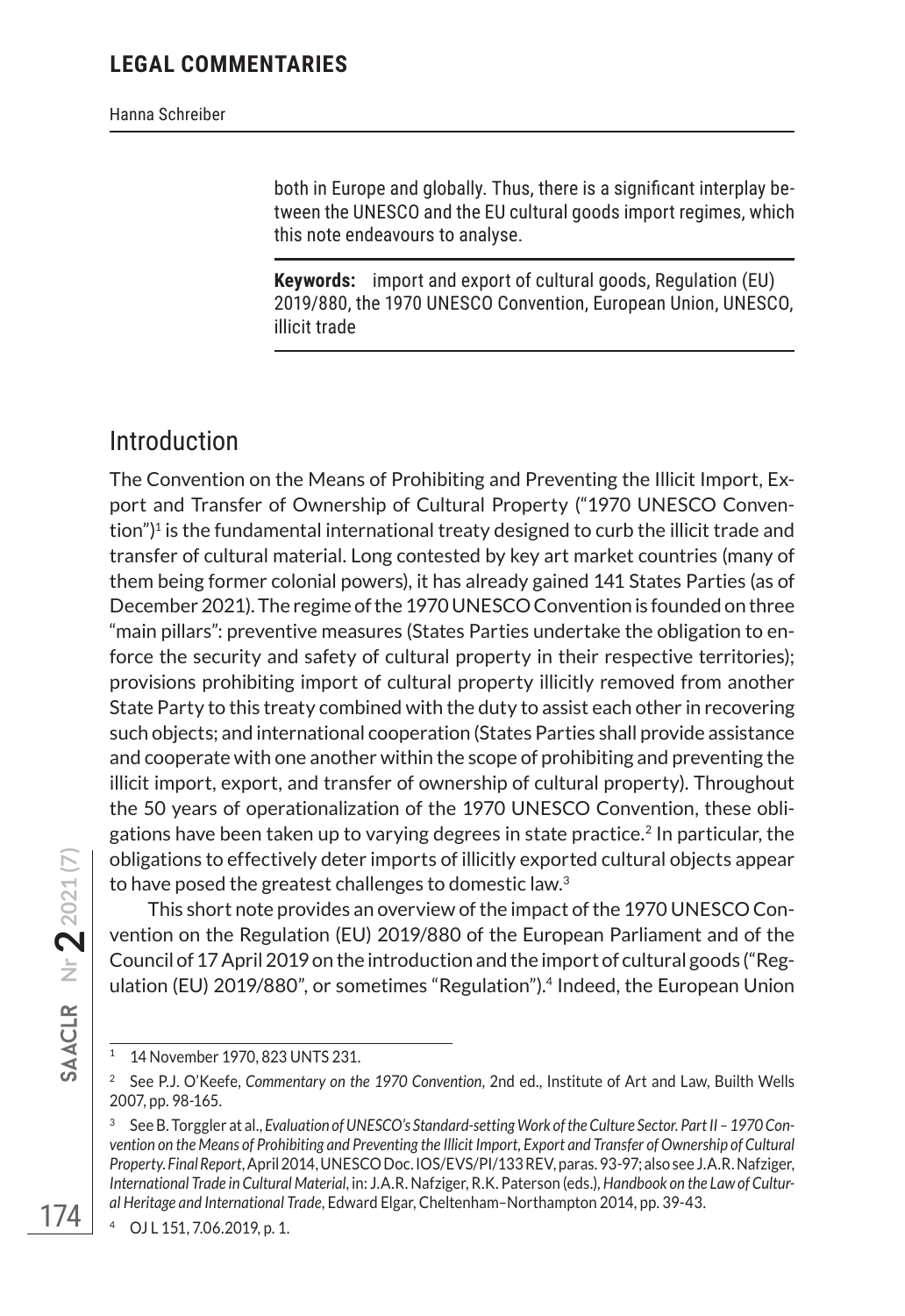(EU), as an important UNESCO partner and a powerful regional organization, has been urged since the 2000s by many international actors as well as its own institutions to curb the illicit transfer of cultural goods within its boundaries, especially in the light of the influx of cultural material illicitly removed from conflict-ridden territories.5 While the EU has already adopted a number of instruments to combat the illicit trade in cultural property as part of the global agenda for peace, security, and the struggle against organized crime and terrorism, Regulation (EU) 2019/880 constitutes the first complex regime under EU law aimed at stopping the flow of illicit cultural objects to the EU customs territory. In this regard, the Regulation may be seen as providing a long-awaited legal framework that would promote and strengthen the operation of the 1970 UNESCO Convention, both in Europe and globally.

## The Background of Regulation (EU) 2019/880

The adoption of Regulation (EU) 2019/880 occurred during a difficult period of conflicts and unrest which also affected the EU's immediate neighbourhood. The conflicts in Iraq, Afghanistan, Syria, Libya, Yemen, Mali have been marked by widespread pillage of cultural heritage sites and institutions. Apparently, much of the looting has been committed by terrorist organizations (e.g. ISIS) using trade in stolen cultural goods, very often to the European black art market, as a source of financing.6 As reported by the *World Heritage* magazine in 2018: "since 2011, approximately 25 per cent of Syria's archaeological sites have been pillaged. Objects from conflict regions, including from Iraq, Syria, Libya, Yemen and Mali are circulating on the black market and are already in unscrupulous hands".<sup>7</sup> These worrying data were reflected also in the EU's 2020 Security Union Strategy, which states that "trafficking in cultural goods has become one of the most lucrative criminal activities and a source of funding for terrorists as well as organised crime".<sup>8</sup> While a precise assessment of the lucrativeness of the black art market is of course not possible, it is widely believed to be one of the most firmly-rooted illicit trades in the world, together with drugs and weapons.<sup>9</sup> The EU itself is a place where these lu-

<sup>5</sup> S. Urbinati, *The European Union Legal Framework and the Fight against the Illicit Trafficking of Cultural Property Coming from Situations of Armed Conflict*, "Santander Art and Culture Law Review" 2018, Vol. 2(4), pp. 51-70.

<sup>6</sup> D. Kees, *ISIS the Art Dealer*, "The Regulatory Review", 13 April 2020, https://www.theregreview. org/2020/04/13/kees-isis-art-dealer/ [accessed: 21.01.2022].

<sup>7</sup> M. Rössler, *Editorial*, "World Heritage" 2018, Vol. 87, p. 1.

<sup>8</sup> European Commission, *Communication from the Commission to the European Parliament, the European Council, the Council, the European Economic and Social Committee and the Committee of the Regions on the EU Security Union Strategy*, 24 July 2020, COM(2020) 605 final.

It has however been argued that existing assessments are not based on any reliable data: N. Brodie et al., Why There Is Still an Illicit Trade in Cultural Objects and What We Can Do About It, "Journal of Field Archaeology" 2021, DOI: 10.1080/00934690.2021.1996979.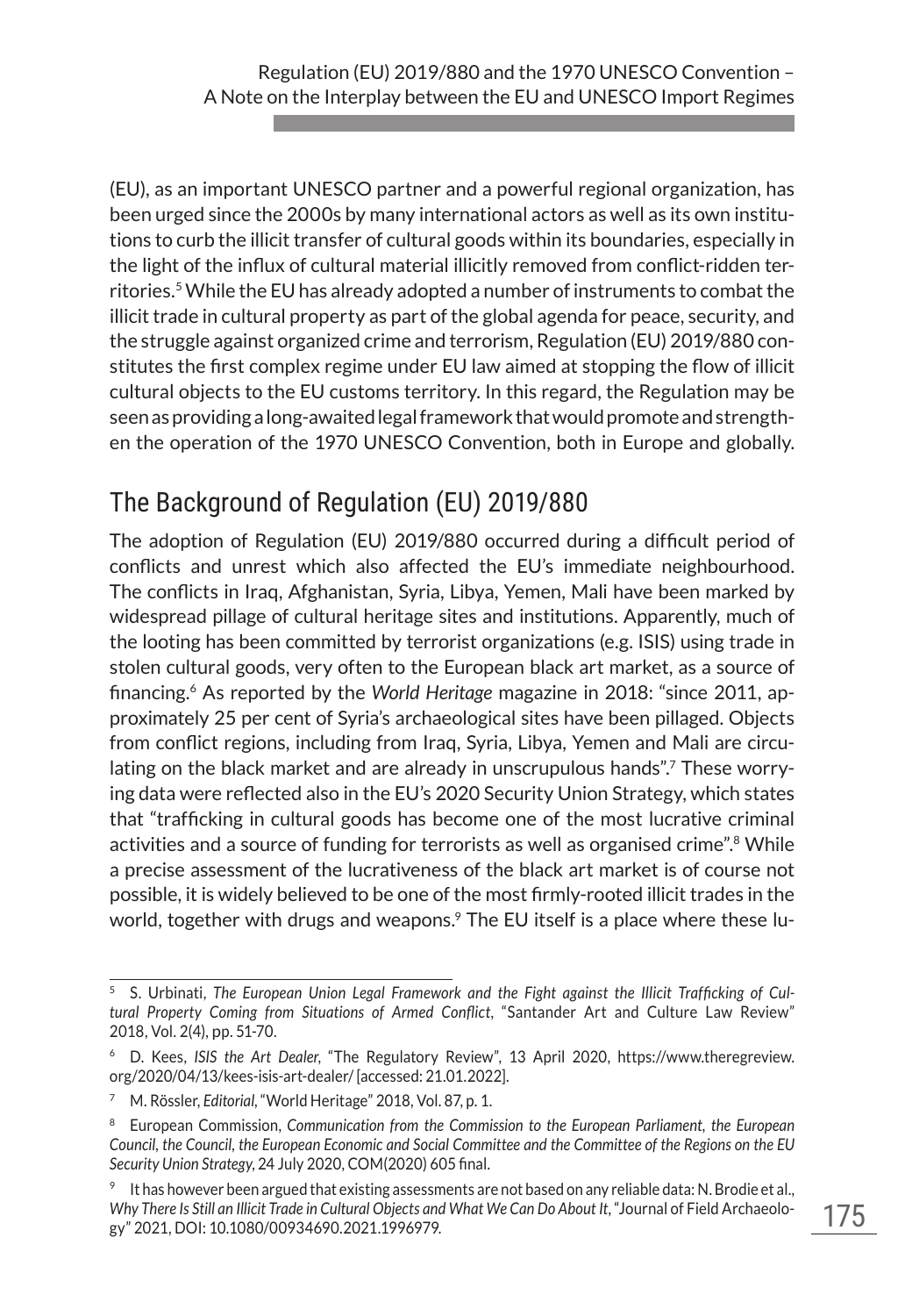Hanna Schreiber

crative criminal activities are being pursued, as the EU's art market constitutes 12% of the global art market (with France being a leader), and is the second in Europe after the UK (with 20% of global art market).10 The existing patchwork of national rules regulating import and export of cultural objects, varying from one EU Member State to another, favoured the development of trafficking routes through the more vulnerable and unregulated parts of the EU ("port-shopping").11 In these circumstances, the growing awareness of this problem within the EU spurred and enhanced its legal actions towards halting the rise of the black art market in the EU<sup>12</sup> actions greatly coordinated with other international actors, particularly UNESCO.

## The Relevance of the 1970 UNESCO Convention Regime for Regulation (EU) 2019/880

There is no doubt that Regulation (EU) 2019/880 represents a profound change in EU cultural heritage legislation, as it places severe restrictions on the entry of cultural goods from third countries to the EU, regardless of the level of knowledge, belief, or suspicion of the importer. It does not apply to cultural goods which were either created or discovered in the customs territory of the EU (Article 1), unlike Regulation (EC)  $116/2009$  (export of cultural goods)<sup>13</sup> which covers all cultural goods located within EU territory, regardless of their country of origin. In addition, the new Regulation applies very broadly to all unlawful exports, regardless of when those exports occurred. It thus may be seen as constituting a regional component of UNESCO's global system to combat the illicit trafficking of cultural property. It must also be read and implemented in the light of the 1970 UNESCO Convention, which was the real backbone of this new EU instrument. In fact, the definitions and concepts used in Regulation (EU) 2019/880 and Regulation (EU) 2021/1079 implementing its provisions $14$  are based on concepts well-established in the 1970 UNESCO Convention.

<sup>10</sup> https://www.statista.com/statistics/1223977/global-art-market-share-in-the-uk-and-eu-27/ [accessed: 21.01.2022].

<sup>11</sup> European Commission, *Questions and Answers on the Illegal Import of Cultural Goods Used to Finance Terrorism*, 13 July 2017, https://ec.europa.eu/commission/presscorner/detail/en/MEMO\_17\_1954 [accessed: 21.01.2022].

<sup>&</sup>lt;sup>12</sup> For more on this matter, see S. Urbinati, op. cit. See also two *ad hoc* regulations prohibiting trade in cultural goods from Iraq and Syria: Council Regulation (EC) No. 1210/2003 of 7 July 2003 concerning certain specific restrictions on economic and financial relations with Iraq, OJ L 169, 8.07.2003, p. 6 (Article 3); Council Regulation (EU) No. 36/2012 of 18 January 2012 concerning restrictive measures in view of the situation in Syria, OJ L 16, 19.01.2012, p. 1 (Article 11c).

<sup>&</sup>lt;sup>13</sup> Council Regulation (EC) No. 116/2009 of 18 December 2008 on the export of cultural goods (Codified version), OJ L 39, 10.02.2009, p. 1.

<sup>14</sup> Commission Implementing Regulation (EU) 2021/1079 of 24 June 2021 laying down detailed rules for implementing certain provisions of Regulation (EU) 2019/880 of the European Parliament and of the Council on the introduction and the import of cultural goods, OJ L 234, 2.07.2021, p. 67.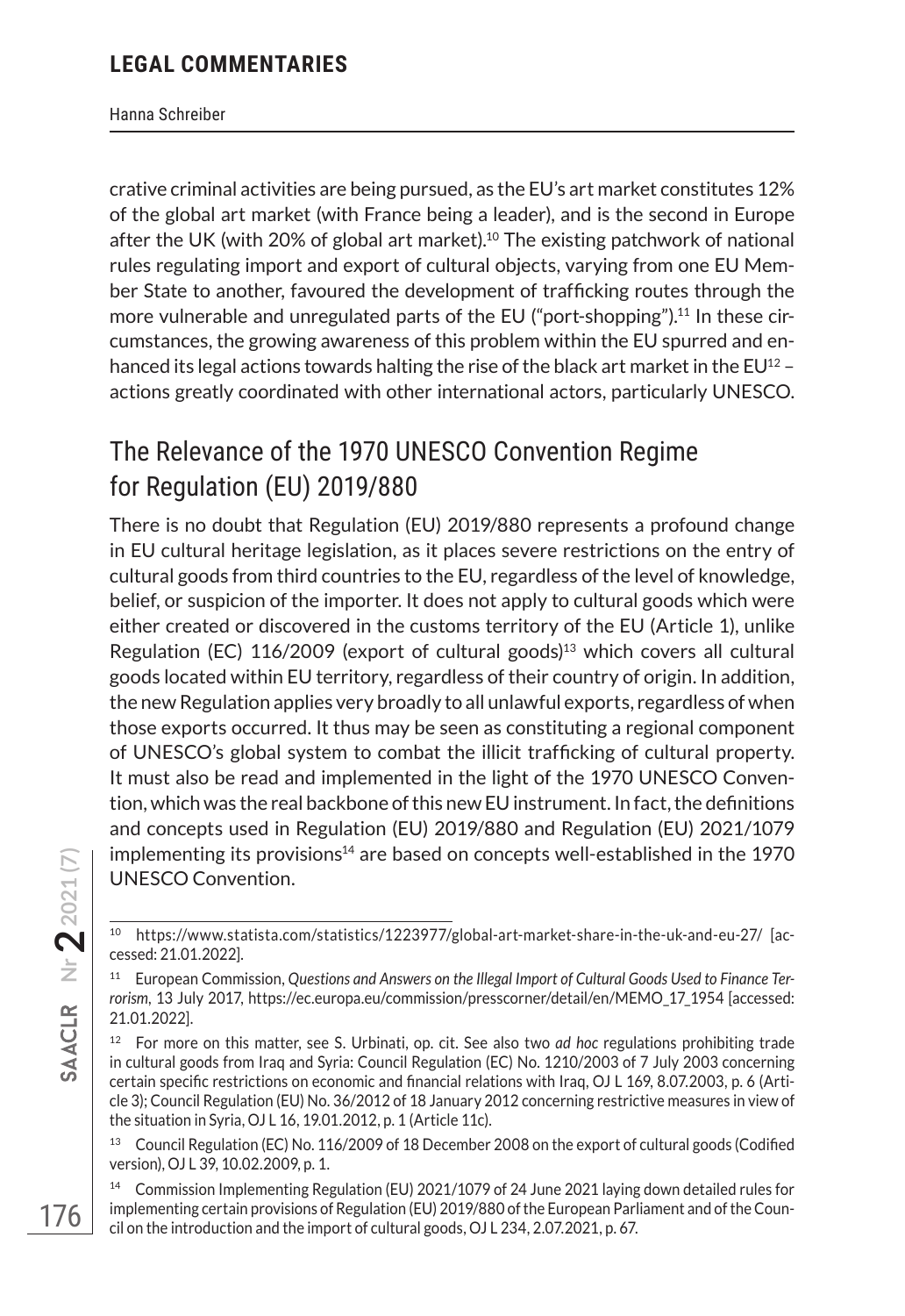UNESCO is also mentioned in the text of Regulation (EU) 2019/880 as the first and most important partner in the EU in matters related to ensuring effective coordination and avoiding duplication of efforts when organizing training, capacity building activities, and awareness-raising campaigns, as well as when commissioning relevant research and the development of standards (Preamble, 23rd Recital).15

It is also important to note that almost all EU Member States are also States Parties to the 1970 UNESCO Convention. The only remaining EU members which are non-parties are Ireland and Malta. Thus, the definitions used in the 1970 UNESCO Convention, to which 25 of the 27 EU Member States are parties, are already well-known and established in the majority of them: only Luxembourg (2015), Austria (2015), and Latvia (2019) ratified the 1970 UNESCO Convention within the last 10 years. This groundwork was cited in the Preamble (7th Recital) to Regulation (EU) 2019/880, which states that:

Many third countries and most Member States are familiar with the definitions used in the UNESCO Convention on the Means of Prohibiting and Preventing the Illicit Import, Export and Transfer of Ownership of Cultural Property signed in Paris on 14 November 1970 ("the 1970 UNESCO Convention") to which a significant number of Member States are a party, and in the UNIDROIT Convention on Stolen or Illegally Exported Cultural Objects signed in Rome on 24 June 1995. For that reason the definitions used in this Regulation are based on those definitions.

This explains why the Annex to the Regulation contains a combination of definitions of cultural goods (cultural property) as provided in Article 1 of the 1970 UNESCO Convention as well as in the Annex of the UNIDROIT Convention on Stolen or Illegally Exported Cultural Objects.<sup>16</sup> For the purposes of Regulation (EU) 2019/880, "cultural goods" means any item which is of importance for archaeology, prehistory, history, literature, art, or science as listed in the Annex (Article 2). The clause of most importance for the listed scientific fields and disciplines derives from Article 1 of the 1970 UNESCO Convention, though the Convention uses the term "cultural property" instead of "cultural goods". The Annex to Regulation (EU) 2019/880 introduces one general list of "cultural goods" in Part A. If such goods "were removed from the territory of the country where they were created or discovered in breach of the laws and regulations of that country" their introduction to the customs territory of the EU shall be prohibited (Article 3). At the same time, if the goods to be imported belong to one of the two very detailed, internally diverse, and only partially overlapping sets of "cultural goods" listed under Part B and Part C of the Annex to Regulation (EU) 2019/880, their import shall be permitted only upon the provision of either: an import licence issued in accordance

<sup>15</sup> Other organizations mentioned include: INTERPOL, EUROPOL, the World Customs Organization, the International Centre for the Preservation and Restoration of Cultural Property, and the International Council of Museums (ICOM).

<sup>16</sup> 24 June 1995, 34 ILM 1322.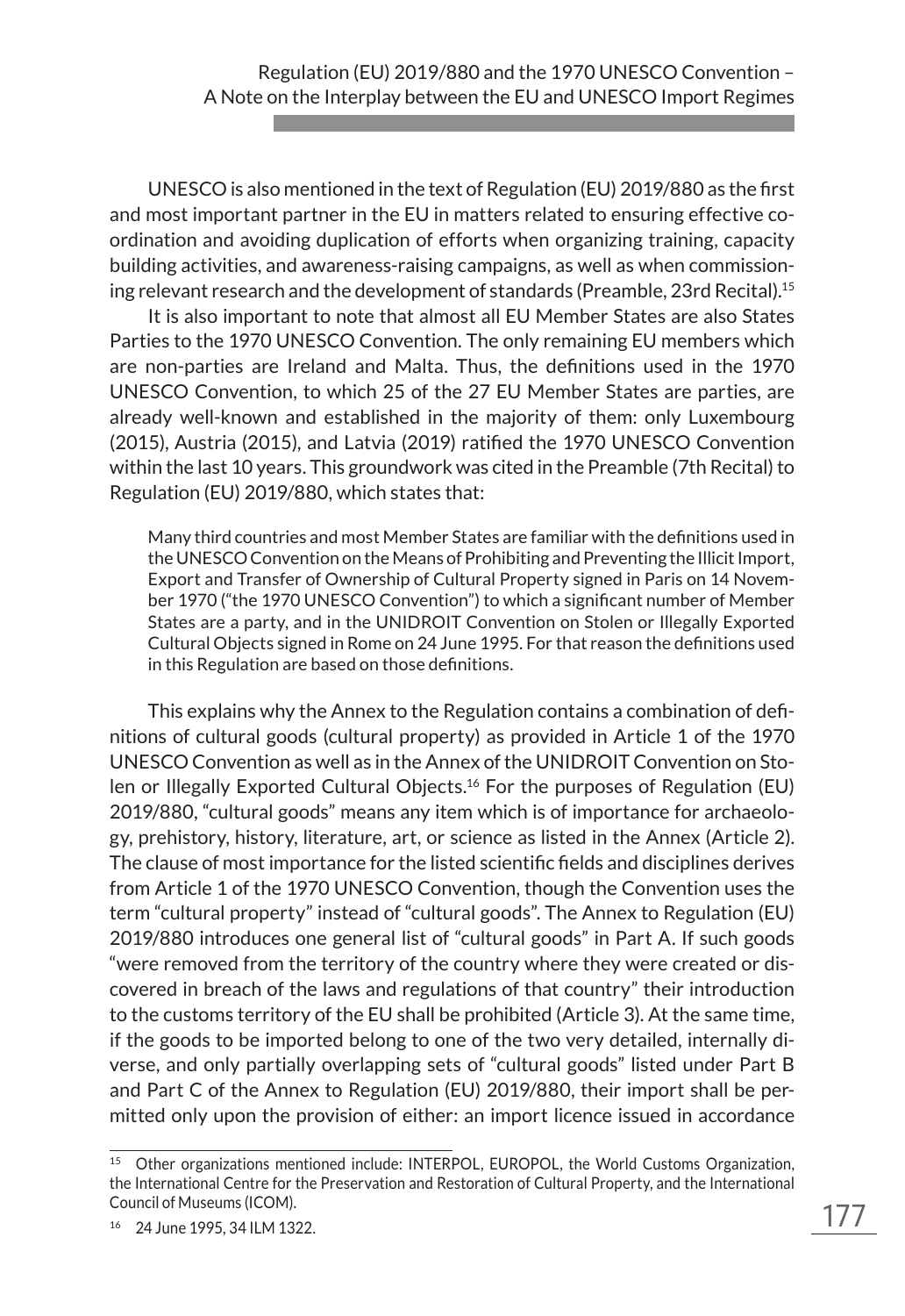#### Hanna Schreiber

with Article 4 (goods listed under Part B), or an importer statement submitted in accordance with Article 5 (goods listed under Part C).

Concerning the differences in the importer's obligations in relation to the different types of cultural goods, it should be noted that these depend on the age (Part B of the Annex: i.e. archaeological objects or parts of monuments at least 250 years old regardless of the value of these objects require import licence) and monetary values thresholds established (Part C of the Annex: i.e. zoological or botanical collections, coins, ethnographic objects, paintings, sculptures, manuscripts and books that are older than 200 years and have a value above €18,000 require an importer statement).

Another important impact of the 1970 UNESCO Convention on Regulation (EU) 2019/880 regards the obligations under Article 5 of the said treaty concerning a number of measures to be taken by States Parties to protect movable heritage situated on their respective territories (formation of laws and regulations; establishment of national inventories; development and establishment of scientific and technical institutions; organizing the supervision of archaeological excavations; promotion of ethical standards; and taking educational measures and publicity). These requirements are reflected in the text of Regulation (EU) 2019/880. For instance, as stated in Article 4(11) of this instrument, competent authorities are to be established for the issuance of import licences. Similar requirements appear in relation to customs offices (Article 6). Both authorities and customs offices shall remain in administrative cooperation (Article 7). However, the real scope of the obligations of these authorities is not listed in the Regulation itself. These obligations are to be found in Article 5 of the 1970 UNESCO Convention. At the same time, they still remain very challenging, and the expertise, knowledge, and specific skills expected from the authorities responsible for preventing illicit trafficking of cultural property are frequently lacking.<sup>17</sup>

The 1970 UNESCO Convention entered into force on 24 April 1972. Thus this date is introduced in Regulation (EU) 2019/880 as a cut-off date.18 It is one of rare examples of legal acts concerning cultural heritage in which a date of entry into force of another legal act adopted by a separate organization (UNESCO) is used as creating new legal situation for a different legal environment (EU). This situation also proves the important place of the 1970 UNESCO Convention in the European legal cultural heritage framework.

In the case of import licences, according to Article 4(4) the holder of goods covered by Regulation (EU) 2019/880 needs to apply for an import licence to the competent authority of the Member State. Such application

**178**<br>178 **SAACLR** Nr 2021 (7)

<sup>17</sup> See N. Brodie et al., op. cit.

<sup>18</sup> See R. Peters, *Preventing Trafficking in Cultural Property: Import and Export Provisions as Two Sides of the Same Coin*, "Santander Art and Culture Law Review" 2019, Vol. 2(5), p. 105.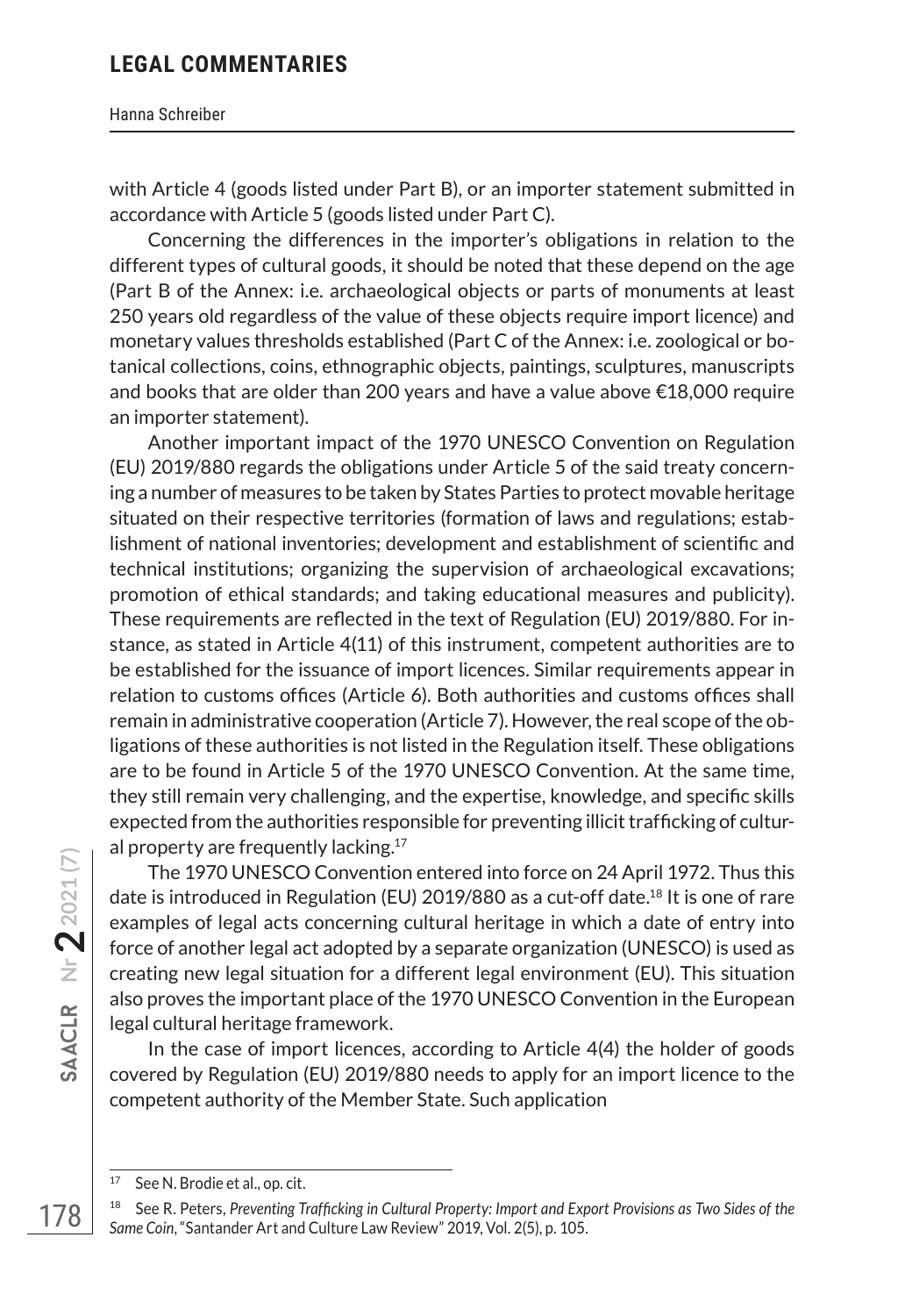shall be accompanied by any supporting documents and information providing evidence that the cultural goods in question have been exported from the country where they were created or discovered in accordance with the laws and regulations of that country or providing evidence of the absence of such laws and regulations at the time they were taken out of its territory.

This rule might be derogated in two cases: either when the country where the cultural goods were created or discovered cannot be reliably determined; or when the relevant cultural goods left the country where they were created or discovered before 24 April 1972.In these cases the application may be accompanied by supporting "documents and information providing evidence that the cultural goods in question have been exported in accordance with the laws and regulations of the last country where they were located for a period of more than five years and for purposes other than temporary use, transit, re-export or transhipment" (Article 4(2)).

A similar situation appears in the case of the importer statement. According to Article 5(2) of Regulation (EU) 2019/880, the importer statement shall consist of two documents: "a declaration signed by the holder of the goods stating that the cultural goods have been exported from the country where they were created or discovered in accordance with the laws and regulations of that country at the time they were taken out of its territory", and "a standardised document describing the cultural goods in question in sufficient detail for them to be identified by the authorities and to perform risk analysis and targeted controls". However, there is an exemption from this requirement, according to which the declaration may instead state that the cultural goods in question have been exported in accordance with the laws and regulations of the last country where they were located for a period of more than five years and for purposes other than temporary use, transit, re-export, or transhipment, in the following cases: "the country where the cultural goods were created or discovered cannot be reliably determined", or "the cultural goods were taken out of the country where they were created or discovered before 24 April 1972".

Clearly, the aim of the above-mentioned regulatory choice is to avoid situations where cultural goods can be moved to countries with no protective legislation in order to by-pass the export prohibitions or restrictions of the source country (a form of "laundering" of the cultural good).<sup>19</sup> The fifty years of functioning of the 1970 UNESCO Convention are considered as a sufficient time for its States Parties to have introduced adequate measures of control – and this is indeed reflected in Regulation (EU) 2019/880 in its provisions establishing the new cut-off date of 24 April 1972.

<sup>19</sup> Compare: European Commission, *Questions and Answers…*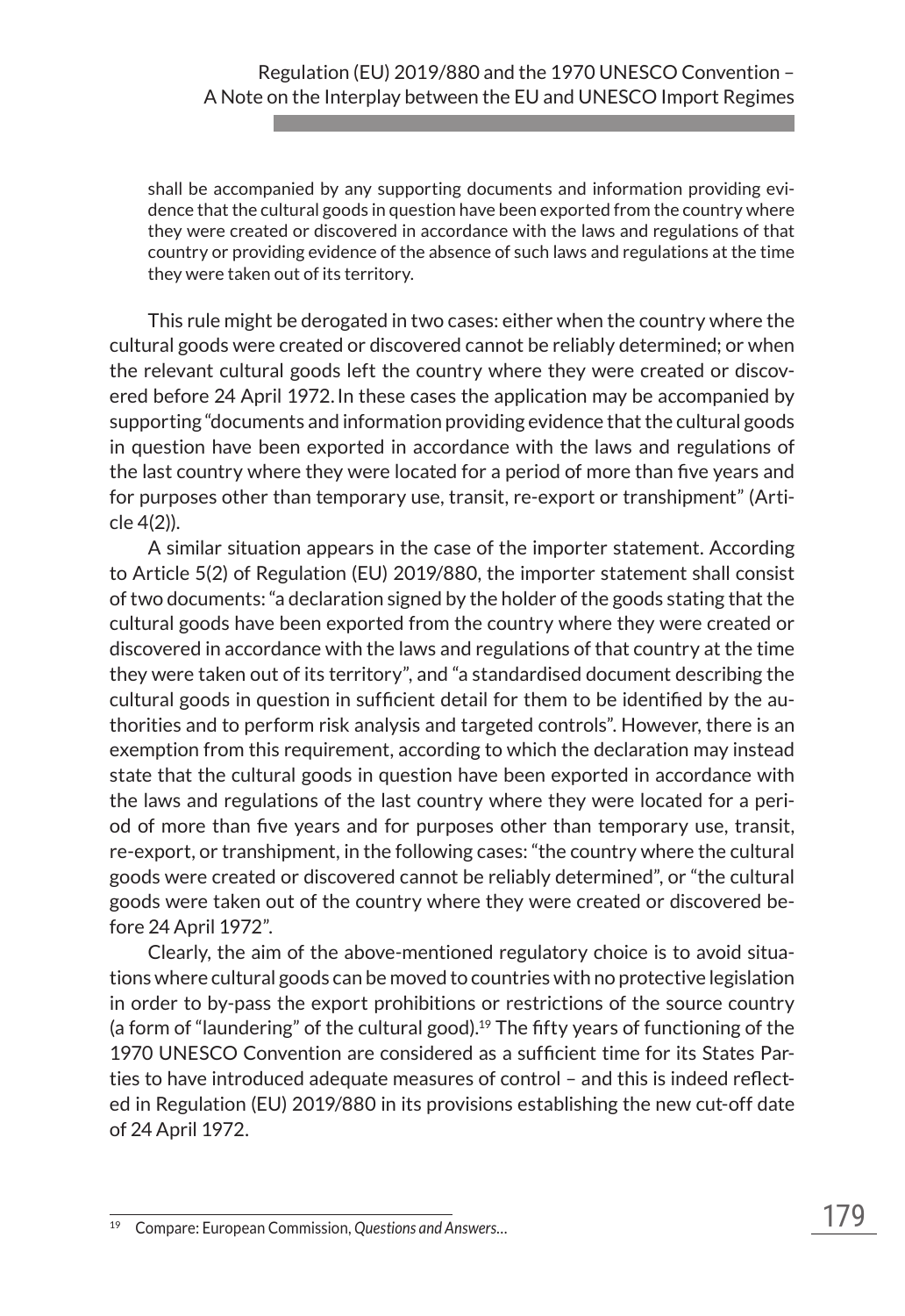Hanna Schreiber

## **Conclusions**

In light of the above short discussion, an open question remains whether the steps taken by the EU could be seen as "trend-setting" for other regions of the world in terms of offering novel standards aimed at protecting heritage from the threats of the illicit import, export, and transfer of ownership of cultural property.20 This is unfortunately hardly the case, $21$  as the political, legal, and economic structure of the EU is quite unique. Also, the technological tools needed for making the import system operational are yet to be developed – so its effectiveness is not tested yet. The lack of economic resources and specialists within the relevant agencies has been noted and recorded in many locations in the world,22 and this is definitely the primary weakness in the regional and global efforts to combat the illicit trafficking of cultural goods. This diagnosis applies as well to many EU Member States. The unique combination of expertise, knowledge, and skills remains very rarely present on a large scale – and such a scale is needed in order to make the whole system effective.<sup>23</sup>

What is important, however, is that the efforts undertaken by the EU do not go unnoticed: debates on these problems in other regions of the world do occur and might be perceived as crucial for  $-$  at least  $-$  awareness-raising.<sup>24</sup> According to Article 12 (Cooperation with third countries) of Regulation (EU) 2019/880: "[t]he Commission may, in matters covered by its activities and to the extent required for the fulfilment of its tasks under this Regulation, organise training and capacity building activities for third countries in cooperation with Member States". Therefore, the main hope of the new Regulation is that this instrument and its practice will support and contribute to a change of attitudes among buyers, who will learn to expect from importers and dealers in cultural goods some form of documentation providing information on the provenance and guaranteeing the legitimate character of the goods.<sup>25</sup>

It should be noted however that similar hopes were present when the 1970 UNESCO Convention was adopted. The recent diagnosis of the real problems of the whole international system aimed at combatting the illicit trade of cultural

- <sup>22</sup> Ibidem.
- <sup>23</sup> For more on this matter, see N. Brodie et al., op. cit.
- <sup>24</sup> E.g. Global Initiative, *Culture in Ruins: The Illicit Trade in Cultural Property in North and West Africa*, 20 November 2020, https://globalinitiative.net/analysis/culture-in-ruins-the-illicit-trade-in-cultural-propertyin-north-and-west-africa/ [accessed: 21.01.2022].
- <sup>25</sup> European Commission, *Questions and Answers…*

<sup>20</sup> See R.M.G. Scott, *The European Union's Approach to Trade Restrictions on Cultural Property: A Trendsetter for the Protection of Cultural Property in Other Regions?*, "Santander Art and Culture Law Review" 2016, Vol. 2(2).

<sup>21</sup> N. Oosterman, D. Yates, *Policing Heritage Crime in Latin America*, "Revista de Direito Internacional" 2020, Vol. 17(3), https://www.publicacoes.uniceub.br/rdi/article/view/7030 [accessed: 21.01.2022].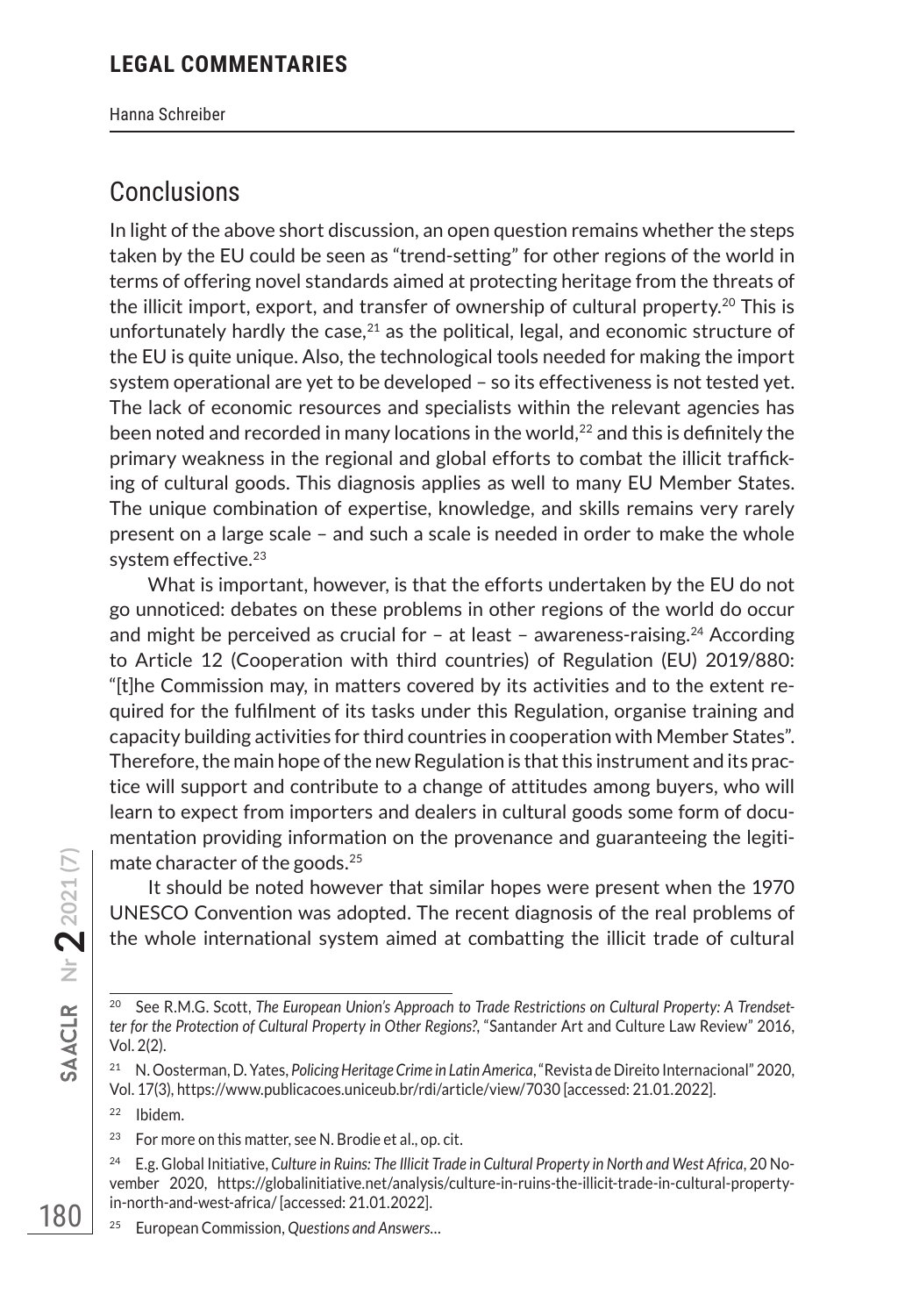goods shows that without a more profound change of its paradigm even best legal regulations will remain ineffective and insufficient.26 While the EU's new import Regulation has to be praised for enhancing the globally established UNESCO regime with its more concrete regional regulations, its impact and effectiveness has yet to be seen.

## References

- Brodie N. et al., *Why There Is Still an Illicit Trade in Cultural Objects and What We Can Do About It*, "Journal of Field Archaeology" 2021, DOI: 10.1080/00934690.2021.1996979.
- Commission Implementing Regulation (EU) 2021/1079 of 24 June 2021 laying down detailed rules for implementing certain provisions of Regulation (EU) 2019/880 of the European Parliament and of the Council on the introduction and the import of cultural goods, OJ L 234, 2.07.2021, p. 67.
- Convention on the Means of Prohibiting and Preventing the Illicit Import, Export and Transfer of Ownership of Cultural Property, 14 November 1970, 823 UNTS 231.
- Council Regulation (EC) No. 116/2009 of 18 December 2008 on the export of cultural goods (Codified version), OJ L 39, 10.02.2009, p. 1.
- Council Regulation (EC) No. 1210/2003 of 7 July 2003 concerning certain specific restrictions on economic and financial relations with Iraq, OJ L 169, 8.07.2003, p. 6.
- Council Regulation (EU) No. 36/2012 of 18 January 2012 concerning restrictive measures in view of the situation in Syria, OJ L 16, 19.01.2012, p. 1.
- European Commission, *Communication from the Commission to the European Parliament, the European Council, the Council, the European Economic and Social Committee and the Committee of the Regions on the EU Security Union Strategy*, 24 July 2020, COM(2020) 605 final.
- European Commission, *Questions and Answers on the Illegal Import of Cultural Goods Used to Finance Terrorism*, 13 July 2017, https://ec.europa.eu/commission/presscorner/detail/ en/MEMO\_17\_1954 [accessed: 21.01.2022].
- Germany, Federal Foreign Office, *Opening Speech by Minister of State Michelle Müntefering at the Conference: "The Role of the European Union in the Protection and Enhancement of Cultural Heritage in Conflict and Crisis"*, 12 November 2020, https://www.auswaertiges-amt.de/en/newsroom/news/muentefering-eu-cultural-heritage/2418012 [accessed: 21.01.2022].
- Global Initiative, *Culture in Ruins: The Illicit Trade in Cultural Property in North and West Africa*, 20 November 2020, https://globalinitiative.net/analysis/culture-in-ruins-the-illicittrade-in-cultural-property-in-north-and-west-africa/ [accessed: 21.01.2022].
- Kees D., *ISIS the Art Dealer*, "The Regulatory Review", 13 April 2020, https://www.theregreview.org/2020/04/13/kees-isis-art-dealer/ [accessed: 21.01.2022].
- Nafziger J.A.R., *International Trade in Cultural Material*, in: J.A.R. Nafziger, R.K. Paterson (eds.), *Handbook on the Law of Cultural Heritage and International Trade*, Edward Elgar, Cheltenham–Northampton 2014.
- O'Keefe P.J., *Commentary on the 1970 Convention*, 2nd ed., Institute of Art and Law, Builth Wells 2007.